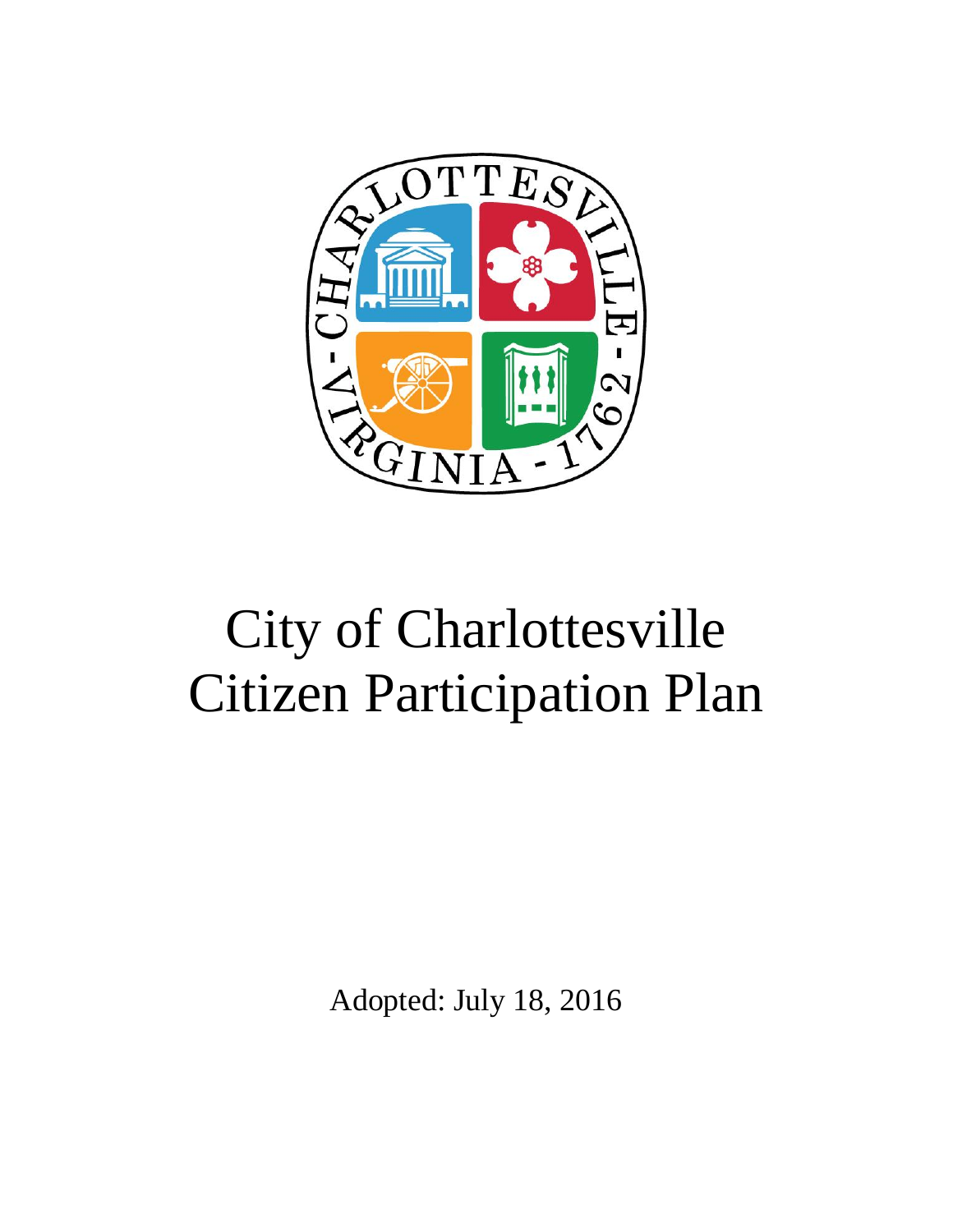## CITY OF CHARLOTTESVILLE CITIZEN PARTICIPATION PLAN (CPP) COMMUNITY DEVELOPMENT BLOCK GRANT AND HOME PROGRAMS

## TABLE OF CONTENTS

PAGE NO.

| Section 1. | <b>INTRODUCTION</b>                                               | 3 |
|------------|-------------------------------------------------------------------|---|
| Section 2. | <b>SCOPE OF PARTICIPATION</b><br>AND PARTICIPANT RESPONSIBILITIES | 3 |
| Section 3. | CITIZEN PARTICIPATION CONTACT PERSON                              | 4 |
| Section 4. | <b>TECHNICAL ASSISTANCE</b>                                       | 5 |
| Section 5. | <b>PUBLIC HEARINGS</b>                                            | 5 |
| Section 6. | PROGRAM INFORMATION/RECORDS ACCESS                                | 8 |
| Section 7. | PROCEDURES FOR COMMENTS, OBJECTIONS<br><b>AND CONCERNS</b>        | 8 |
| Section 8. | <b>AMENDMENTS</b>                                                 | 9 |
| Section 9. | <b>AUTHORITY</b>                                                  |   |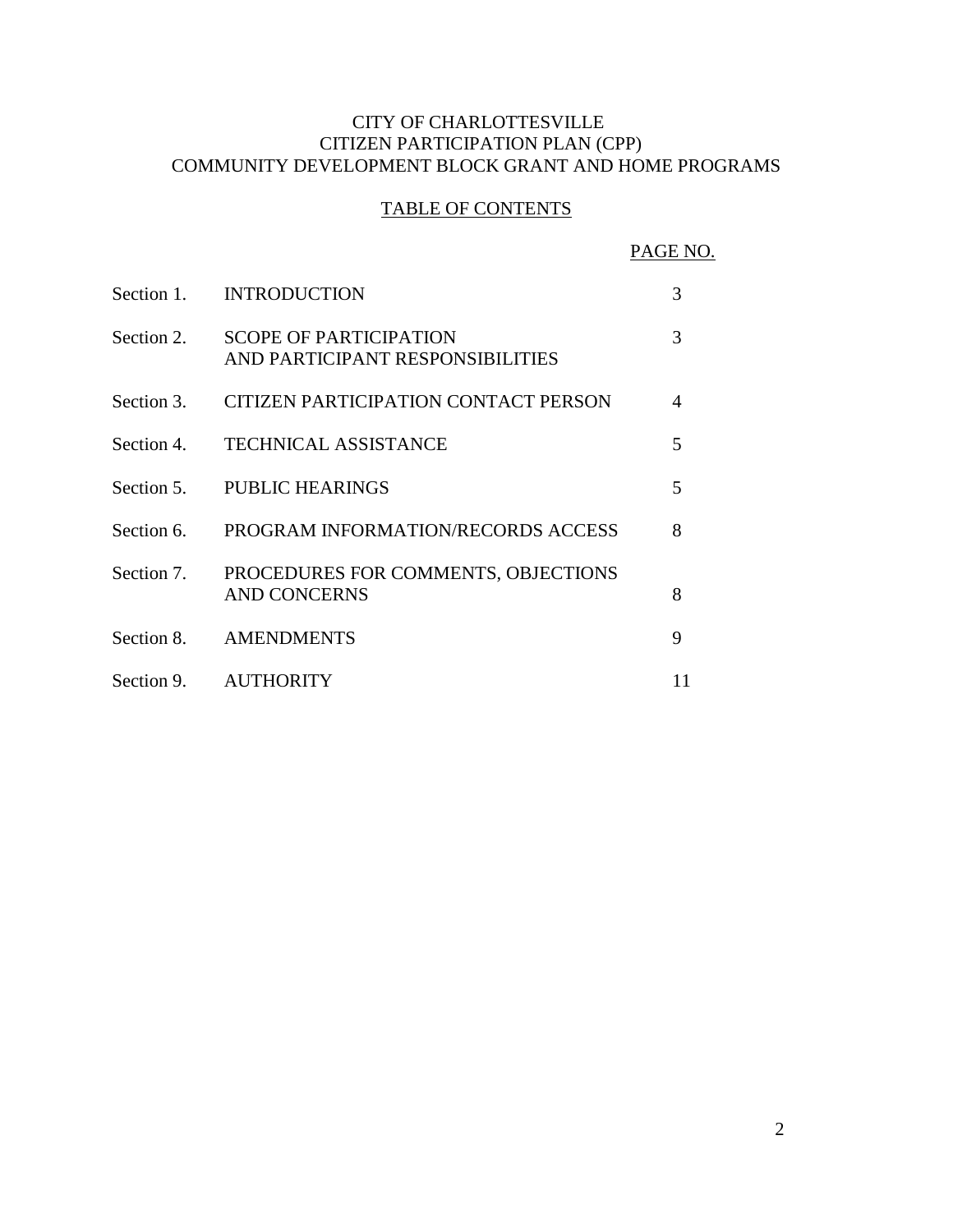#### SECTION 1. INTRODUCTION

 $\overline{a}$ 

Citizen involvement and participation are critical to all aspects of local government and governance. Accordingly, the City of Charlottesville has incorporated this into the City Council vision statement, as follows:

**Smart, Citizen-Focused Government** - The delivery of quality services is at the heart of Charlottesville's social compact with its citizens. Charlottesville's approach to customer service ensures that we have safe neighborhoods, strong schools, and a clean environment. We continually work to employ the optimal means of delivering services, and our decisions are informed at every stage by effective communication and **active citizen involvement**. Citizens feel listened to and are easily able to find an appropriate forum to respectfully express their concerns.

As required by the U.S. Department of Housing and Urban Development (HUD), the City of Charlottesville (City) must formalize a process for citizen involvement and participation by designating a Citizen Participation Plan (CPP) to provide for and encourage citizen participation in the Community Development Block Grant (CDBG) and HOME Investment Partnership Act (HOME) programs. This plan is an essential element of the City's present and future community development process and has been developed to comply with the regulations and requirements of the CDBG/HOME programs as regulated by the HUD.

The primary goal of this CPP is to provide citizens<sup>1</sup> of the community with adequate opportunity to participate in an advisory role in the planning (to include the Consolidated Plan, Annual Action Plan, and Assessment of Impediments to Fair Housing -  $AFH<sup>2</sup>$ ), implementation, and assessment of the City's CDBG/HOME programs (to include the Consolidated Annual Performance and Evaluation Report – CAPER and AFH). The CPP sets forth policies and procedures for citizen participation, which are designed to maximize the opportunity for citizen participation in the community development process. Special emphasis will be placed on encouraging participation of persons that are often marginalized. This includes persons of low and moderate incomes, minorities, non-English speaking persons, and persons with disabilities.

Citizens are encouraged to participate in all phases of the CDBG/HOME programs and will be provided access to program information to the extent feasible and as allowed by law. The City will encourage the participation of local and regional institutions, the Continuum of Care and other organizations<sup>3</sup> in the process of developing and implementing the Consolidated Plan. The City will also encourage, in consultation with the Charlottesville Redevelopment and

<sup>1</sup> Citizens include **all interested parties**, as well as residents, CDBG/HOME Task Force, and designated subcommittees (i.e., Priority Neighborhood and/or Economic Development subcommittees), in accordance with Section 2-417 and 2-418 of Article XIII of Chapter 2 of the Charlottesville City Code, 1990, as amended. Interested parties also refer to organizations that represent City neighborhoods as well as persons that would qualify for CDBG/HOME assistance.

<sup>&</sup>lt;sup>2</sup> Affirmatively Furthering Fair Housing into 24 CFR 91.10 Consolidated Program Year, 24 CFR 91.105 Citizen Participation for Local Governments and 24 CFR 91.115 Citizen Participation for States."

<sup>&</sup>lt;sup>3</sup> Other organizations are included, but not limited to: businesses, developers, non-profit organizations, philanthropic organizations and community and faith-based organizations including resident advisory boards, resident councils, resident management corporations, and other low-income residents in targeted revitalization areas.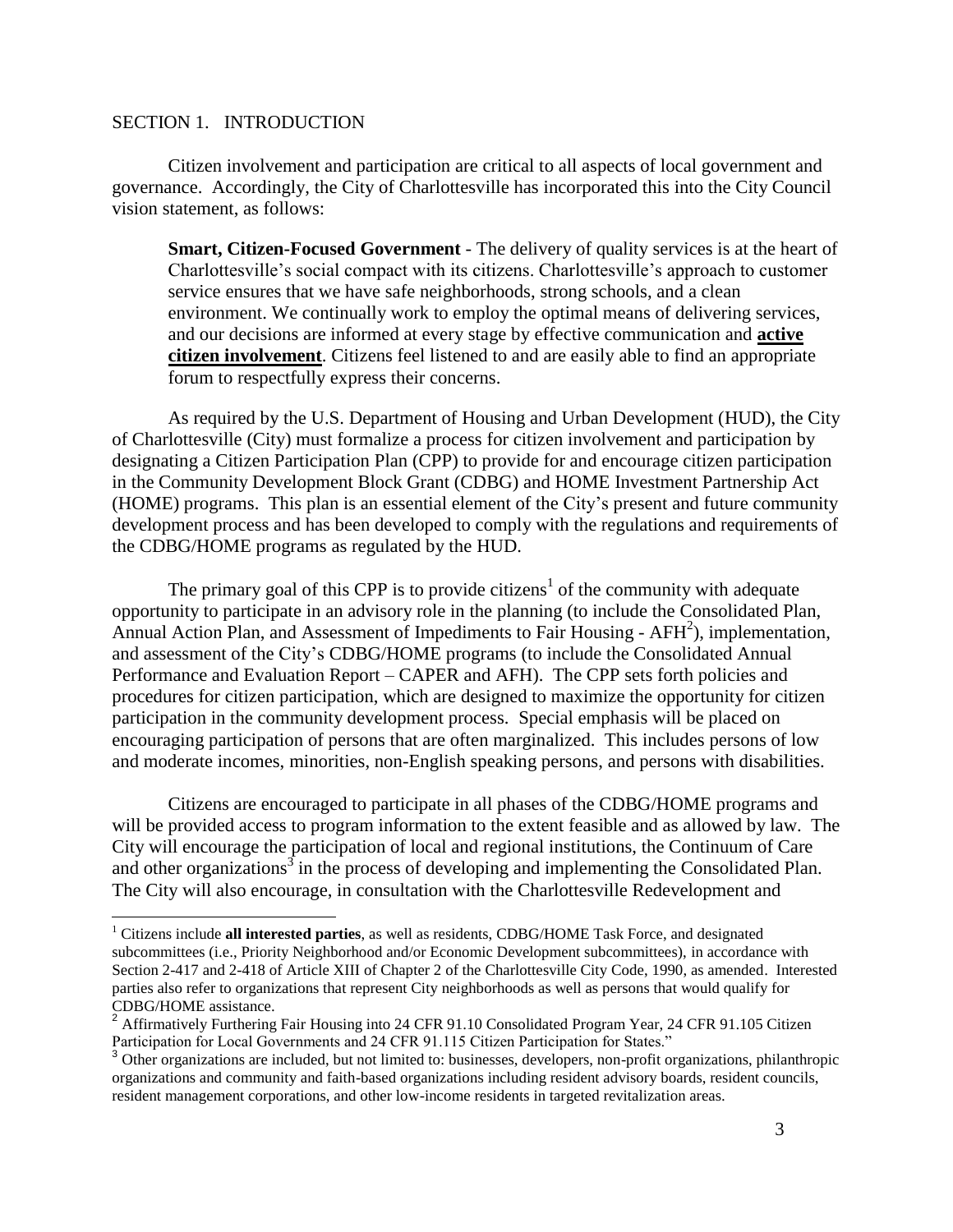Housing Authority (CRHA), participation by residents of public and assisted housing developments.

## SECTION 2. SCOPE OF PARTICIPATION AND PARTICIPANT RESPONSIBILITIES

The City will make reasonable efforts to provide for citizen participation during the community development process and throughout the planning, implementation and assessment of all CDBG/HOME programs undertaken by the City. The City will look to consider and include:

- a. Views of citizens regarding city-wide community development and housing needs, staff recommended priorities, proposed program/project<sup>4</sup> changes or amendments and program performance as detailed within the CAPER and other relevant information;
- b. Participation of citizens in the development, review and evaluation of request for proposal(s) and associated responses by means of a CDBG/HOME Task Force and designated subcommittees (in accordance with Section 2-417 and 2-418 of Article XIII of Chapter 2 of the Charlottesville City Code, 1990, as amended);
- c. Discussion and input from citizens regarding funding recommendations as discussed with and evaluated by the Planning Commission/City Council;
- d. Views of citizens on the proposed Annual Action Plan of the Consolidated Plan and the Consolidated Plan; and
- e. Views of citizens on the CPP and AFH including views on the analysis of Fair Housing data, assessment of Fair Housing issues and contributing factors, and identification of Fair Housing priorities and goals. $5$

All phases of the community development process will be conducted by local officials in an open manner. Citizens are encouraged to participate throughout the process and will be given access to program information during each phase of any CDBG/HOME program, as outlined herein.

The CDBG/HOME Task Force and designated subcommittees will hold various meetings in execution of their responsibilities, which will be noticed in advance as required by City policy. Such meetings will be held at City Hall, unless otherwise stated.

While the Planning Commission will review the recommendations of the CDBG/HOME Task Force and designated subcommittees, suggesting modifications or amendments as deemed necessary, final responsibility and authority for the development, implementation and performance review of the CDBG/HOME programs will reside with City Council.

 $\overline{a}$ 

<sup>&</sup>lt;sup>4</sup> Program, as used herein, refers to either the CDBG or HOME programs and is distinguished from projects and/or activities that are funded within a specific program.

<sup>&</sup>lt;sup>5</sup> The AFH is due in October 2017, prior to the City's next Consolidated Plan submission in 2018.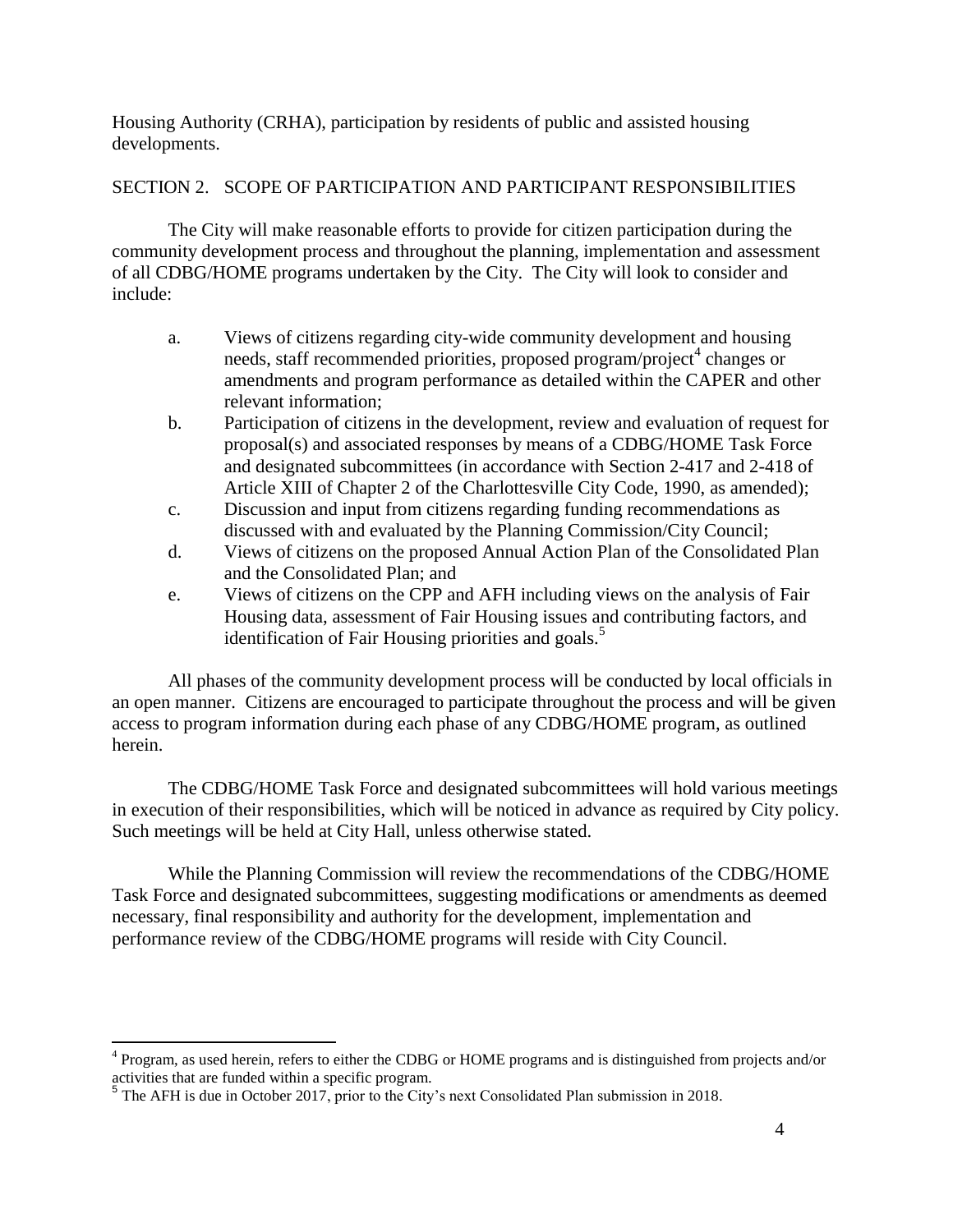## SECTION 3. CITIZEN PARTICIPATION CONTACT PERSON

The Grants Coordinator of Neighborhood Development Services (NDS) will serve as the contact person for all matters concerning citizen participation activities. This person shall be responsible for overseeing citizen participation throughout the community development process and the implementation of all citizen participation activities and functions, except those which may be specifically delegated to other parties by this Plan.

The specific duties and responsibilities of the Grants Coordinator shall include, but not necessarily be limited to: disseminating program/project information; facilitating the citizen participation process; serving as a point of contact for program/project related inquiries; monitoring the citizen participation process; and proposing such amendments to the CPP as may be necessary.

The Grants Coordinator may be contacted at Neighborhood Development Services, Charlottesville City Hall - P.O. Box 911, 610 E. Market Street, Charlottesville, Virginia 22902, (434) 970-3182 during regular business hours (8:00am – 5:00pm), except for weekends and holidays. All questions concerning citizen participation in the community development process should be addressed to the Grants Coordinator.

#### SECTION 4. TECHNICAL ASSISTANCE

City staff shall provide technical assistance to citizens and other interested parties, especially those representative of low or moderate income persons, as may be requested and/or required to adequately provide for citizen participation in the planning, implementation and assessment of CDBG/HOME program(s).

Such technical assistance is intended to increase citizen participation in the community development decision making process and to ensure that such participation is meaningful. Technical assistance shall also be utilized to foster public understanding of CDBG/HOME program requirements and associated HUD regulations.

Technical assistance shall be provided upon request or during technical assistance workshops (e.g., CDBG/HOME application workshop). Technical assistance is meant to provide potential applicants, interested citizens, elected officials and others with general information regarding the CDBG/HOME programs and its rules, regulations, procedures and/or requirements.

Technical assistance may be obtained at any time by contacting the Grants Coordinator.

#### SECTION 5. PUBLIC HEARINGS

Citizen participation in the community development process will be conducted on a community-wide basis and will actively involve the comments of all citizens, especially low and moderate income persons and/or groups representing such persons.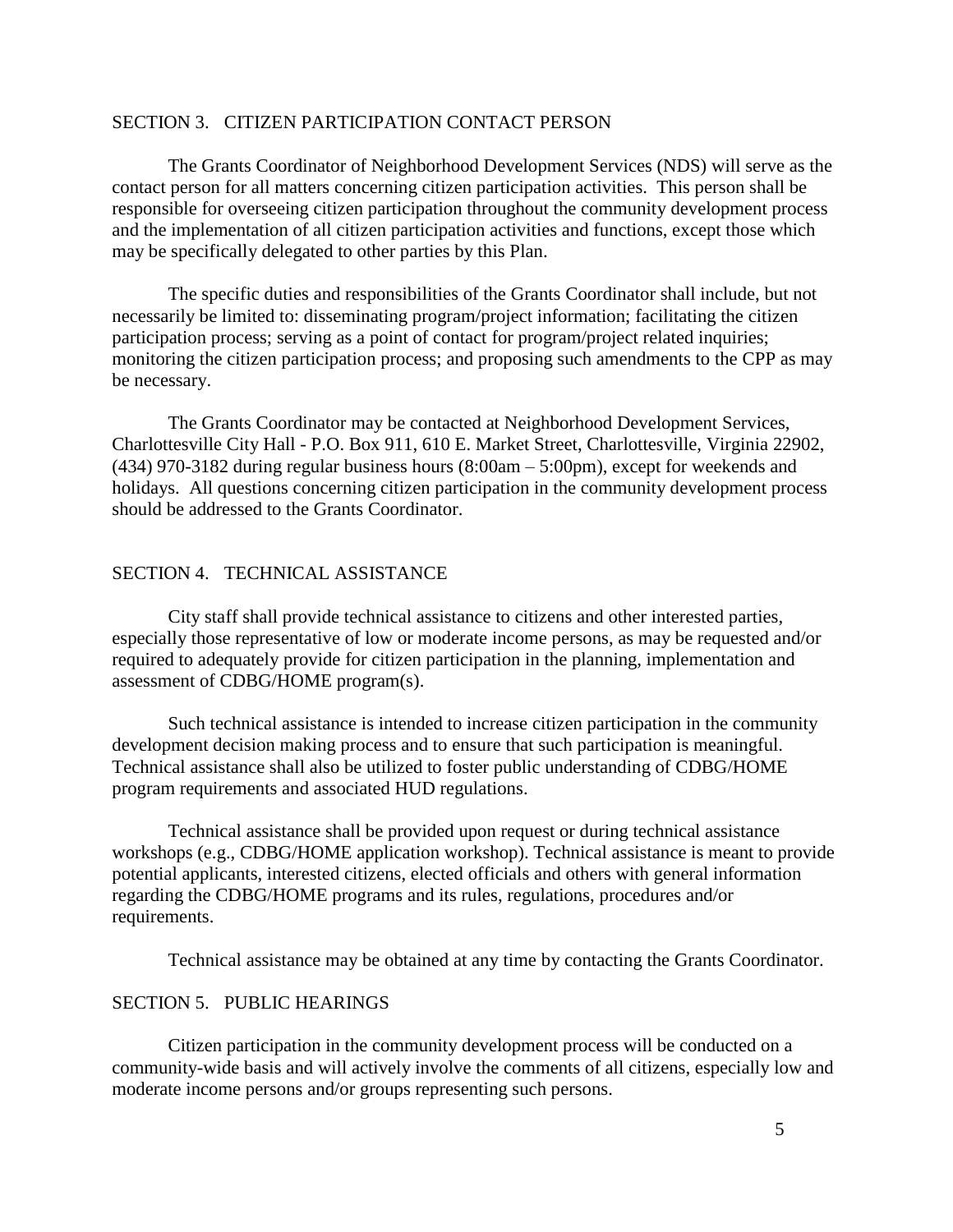Public hearings will be held during all phases of the community development process, as outlined herein, to allow citizens to provide comments concerning the development and performance of CDBG/HOME programs/projects. The Grants Coordinator will respond to questions from citizens at each public hearing. Any questions that citizens may have concerning the CDBG/HOME programs/projects will be answered and their comments/suggestions will be received and documented as appropriate.

#### 5.1 Public Hearing Time and Location

All public hearings will be held in conjunction with City Council meetings  $(1<sup>st</sup>$  and  $3<sup>rd</sup>$ Monday's every month at 7:00pm, unless otherwise noted/advertised) at City Hall which is accessible to all citizens, especially persons of low and moderate incomes<sup>6</sup>. This building is also accessible to persons with disabilities. Hearings may be held at an alternate location to be specified in the public hearing notice(s).

#### 5.2 Priority Setting and Program Performance Public Hearing

At least one public hearing shall be held prior to the development of a request for proposal(s). The primary purpose of this public hearing shall be to solicit the views of citizens on city-wide community development and housing needs, staff recommended priorities, and program performance.

The objective of citizen participation at this stage is to provide meaningful, communitywide citizen input into the decision-making process during the assessment of community needs and the consideration of priorities.

Citizens will be provided with information concerning the CDBG/HOME programs at this public hearing. Such information shall include, but not necessarily be limited to: the goals and objectives of the CDBG/HOME programs; staff recommended priorities, the proposed CDBG/HOME budget for the upcoming fiscal year; and program performance. This public hearing will be publicly advertised at least 15 days in advance to allow time for public comment.

#### 5.3 CDBG/HOME Project/Activity Amendment Public Hearings

 $\overline{a}$ 

To ensure adequate opportunity for citizen participation to facilitate potential CDBG/HOME project/activity changes, the City shall hold a public hearing on all substantial amendments which require Council approval. The primary purpose of this public hearing shall be to solicit the views of citizens on substantial changes to CDBG/HOME projects/activities (as defined in "Section 8 – Amendments"). Proposed amendments will be publicly advertised at least 30 days in advance to allow time for public comment.

<sup>6</sup>City Hall is located on the east end of the downtown pedestrian mall, directly across from the downtown transit center which serves as the hub for the Charlottesville Area Transit (CAT) buses and free trolley service. Convenient bicycle racks and adequate parking are readily available, with the City providing a stamp for free parking at its Market Street Parking Deck during City Council meetings.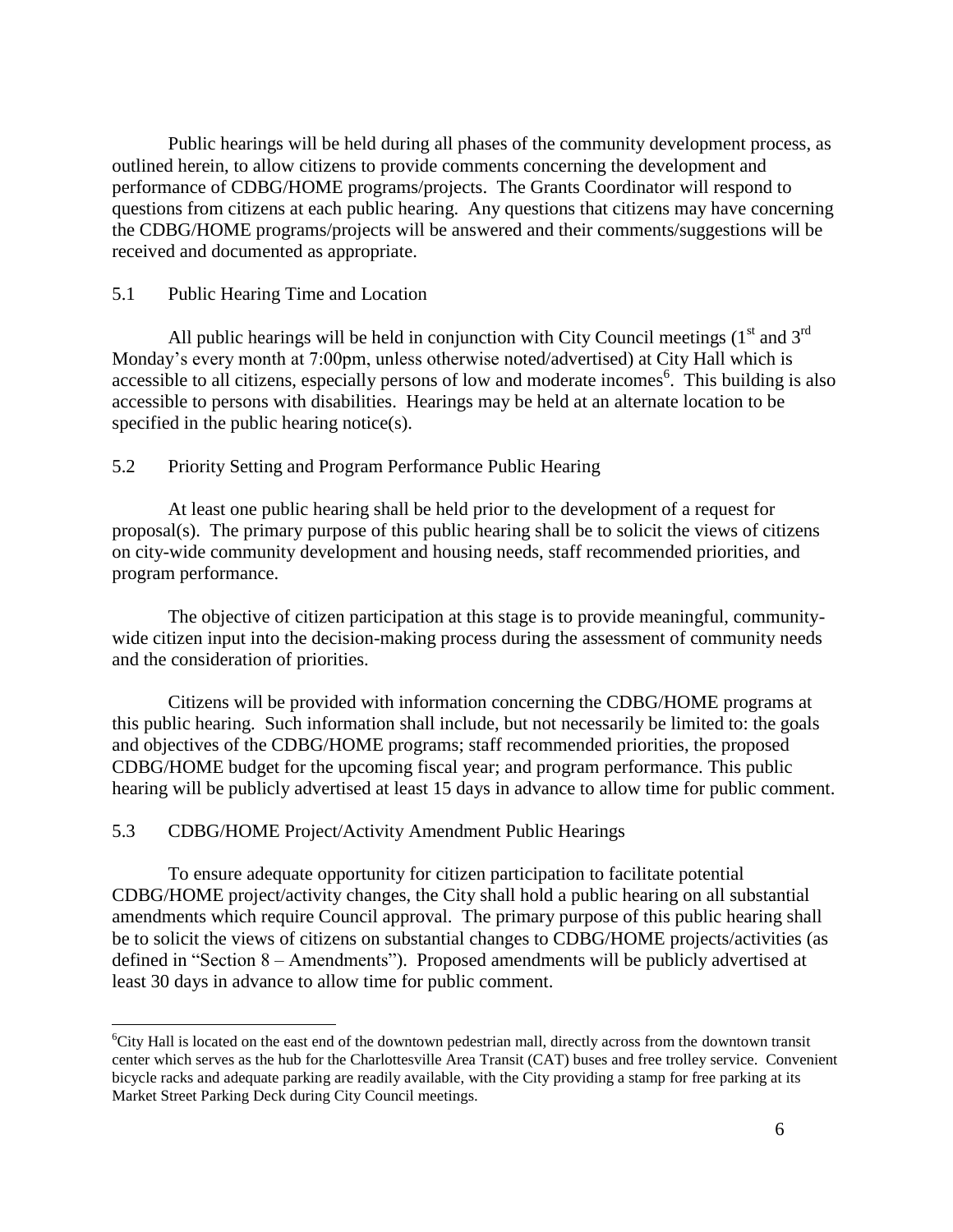For "minor" amendments (as defined in "Section 8 - Amendments") and changes for which Council approval is not required, no additional citizen participation will be required.

#### 5.4 Consolidated Plan, Annual Action Plan, and AFH Public Hearing

- (a) Development of Consolidated, Annual Action Plan, and AFH: Citizens of the City will be provided with the opportunity to comment on the Consolidated Plan and Annual Action Plan. The City shall hold at least one public hearing during the development of the Consolidated Plan and Annual Action Plan and will publicly advertise the hearing at least 30 days prior.
- (b) Amendment of Consolidated, Annual Action Plan, and AFH: Substantial amendments to the Consolidated and Annual Action Plan will be publicly advertised at least 30 days prior to the consideration of the amendments by the City Council to allow time for public comment. The 30 day public comment period also applies to any revision to the AFH before the revised AFH is submitted to HUD for review. All comments received will be handled pursuant to this CPP.

## 5.5 Citizen Participation Plan Public Hearing

Proposed changes to the CPP will be publicly advertised at least 15 days prior to the adoption or amendment of the CPP by the City Council to allow time for public comment. The proposed revisions will become effective immediately upon City Council's approval.

#### 5.6 Non-English Speaking and Limited English Proficiency Residents

The City will undertake all reasonable actions necessary to allow such persons to participate in the community development process. Such actions may include the provision of an interpreter and/or the provision of vital materials and notices in the appropriate language or format for persons with Limited English Proficiency, as required by the City's Limited English Proficiency Four Factor Analysis.

#### 5.7 Public Hearing Notices

Notice of public hearings will be published in advance in a newspaper of general circulation, subject to the time frame as specified within this Section. Each notice of a hearing shall include the time, date, place, topics and procedures to be discussed. Information and materials related to noticed public hearings will be included with the City Council agendas at posted on-line at [http://www.charlottesville.org/departments-and-services/departments-a-g/city](http://www.charlottesville.org/departments-and-services/departments-a-g/city-council/council-agendas)[council/council-agendas.](http://www.charlottesville.org/departments-and-services/departments-a-g/city-council/council-agendas)

5.8 Accessibility to Low and Moderate Income Persons

The public hearing procedures outlined herein are designed to promote participation by low and moderate income citizens. The City may take additional steps to further promote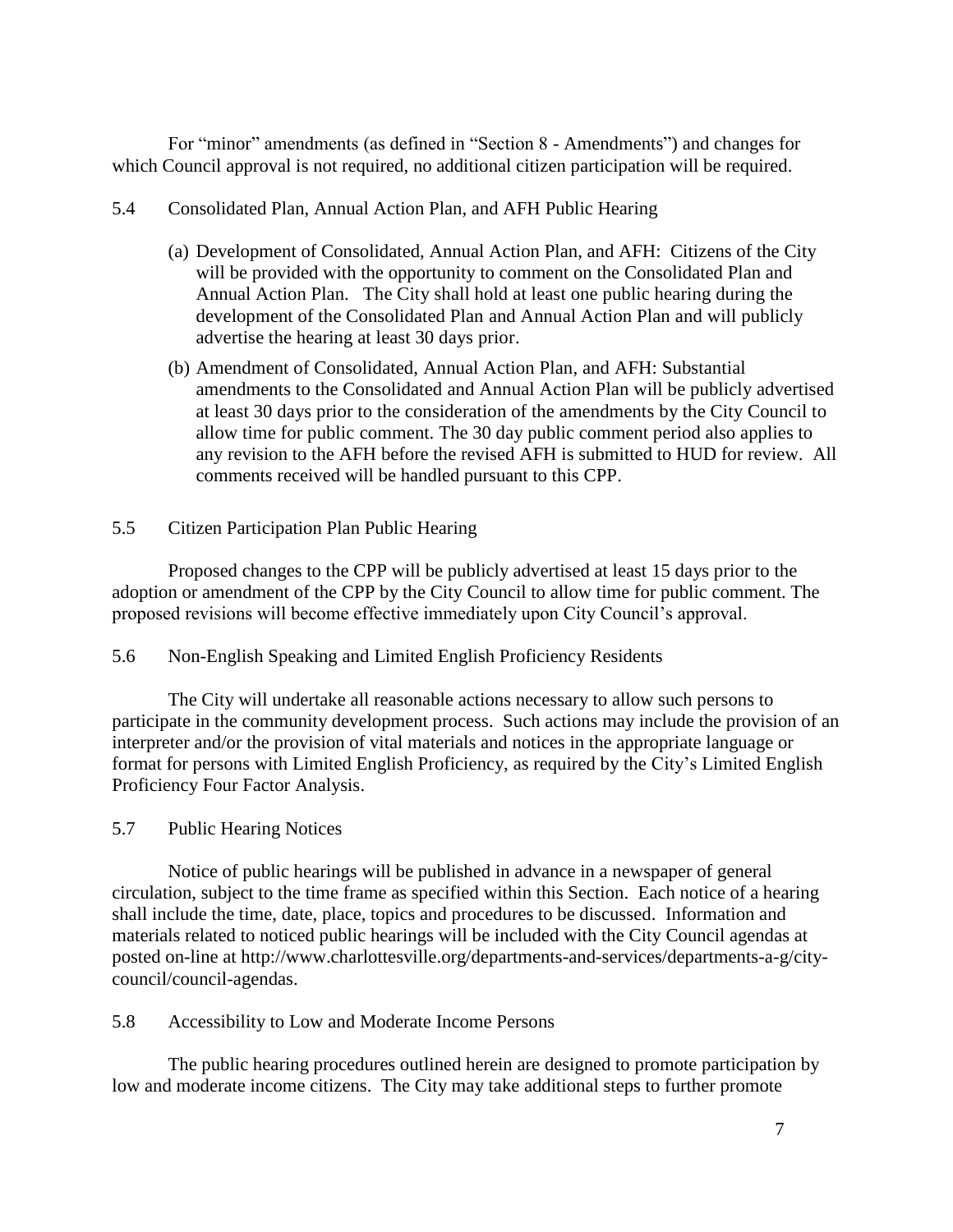participation by such groups, or to target program information to these persons. Activities to promote additional participation may include targeted outreach efforts, holding public hearings at alternative accessible locations, and other reasonable efforts as may be deemed appropriate by City Council.

#### 5.9 Accessibility to Persons with Disabilities

The locations of all public hearings will be held at locations accessible to persons with disabilities. Additionally, the City shall provide reasonable accommodations whenever the Grants Coordinator is notified in advance (at least seven business days) that one or more persons with a disability will be in attendance

#### 5.10 Minimizing Displacement

 $\overline{a}$ 

The City will seek to minimize displacement as a result of CDGB/HOME implementation. In all instances, the City will follow the Uniform Act and HUD Handbook 1378.

#### SECTION 6. PROGRAM INFORMATION / RECORDS ACCESS

Citizens, public agencies and other interested parties will be provided full access to CDBG/HOME program information during all phases.<sup>7</sup> The City shall make reasonable effort to assure that CDBG/HOME program information is available to all citizens, especially those of low and moderate incomes or Limited English Proficiency, as required.

To facilitate access to CDBG/HOME program information, the Grants Coordinator will keep all documents related to the CDBG/HOME program on file in Neighborhood Development Services, City Hall - 610 E. Market Street, Charlottesville, VA 22902. This information will be made accessible during regular business hours from 8:30am – 4:00pm, except weekends and holidays. CDBG/HOME program information and materials, concerning specific CDBG/HOME projects/activities will be available and distributed to the public at the regularly scheduled public hearings as outlined in this Plan. Materials to be made available shall include all non-proprietary<sup>8</sup> CDBG/HOME related information. HUD-provided data and other supplemental information that is incorporated into AFH will also be made available at the start of the participation process (or as soon as feasible after).

At a minimum, the draft and final versions of the Consolidated Plan, Annual Action Plan, CAPER, CPP, and AFH will also be available online at [www.charlottesville.org.](http://www.charlottesville.org/) Substantial

 $\frac{7}{1}$  Access to records associated with the Consolidated Plan and AFH as well as use of assistance under the CDBG/HOME programs will be provided for a minimum of the preceding five years as required by 24 CFR 91.105(h).

 $8 \text{ In no case shall the City disclose any information concerning the financial status of any program participant(s)$ which may be required to document program eligibility or benefit. Furthermore, the City shall not disclose any information which may be deemed of a confidential nature.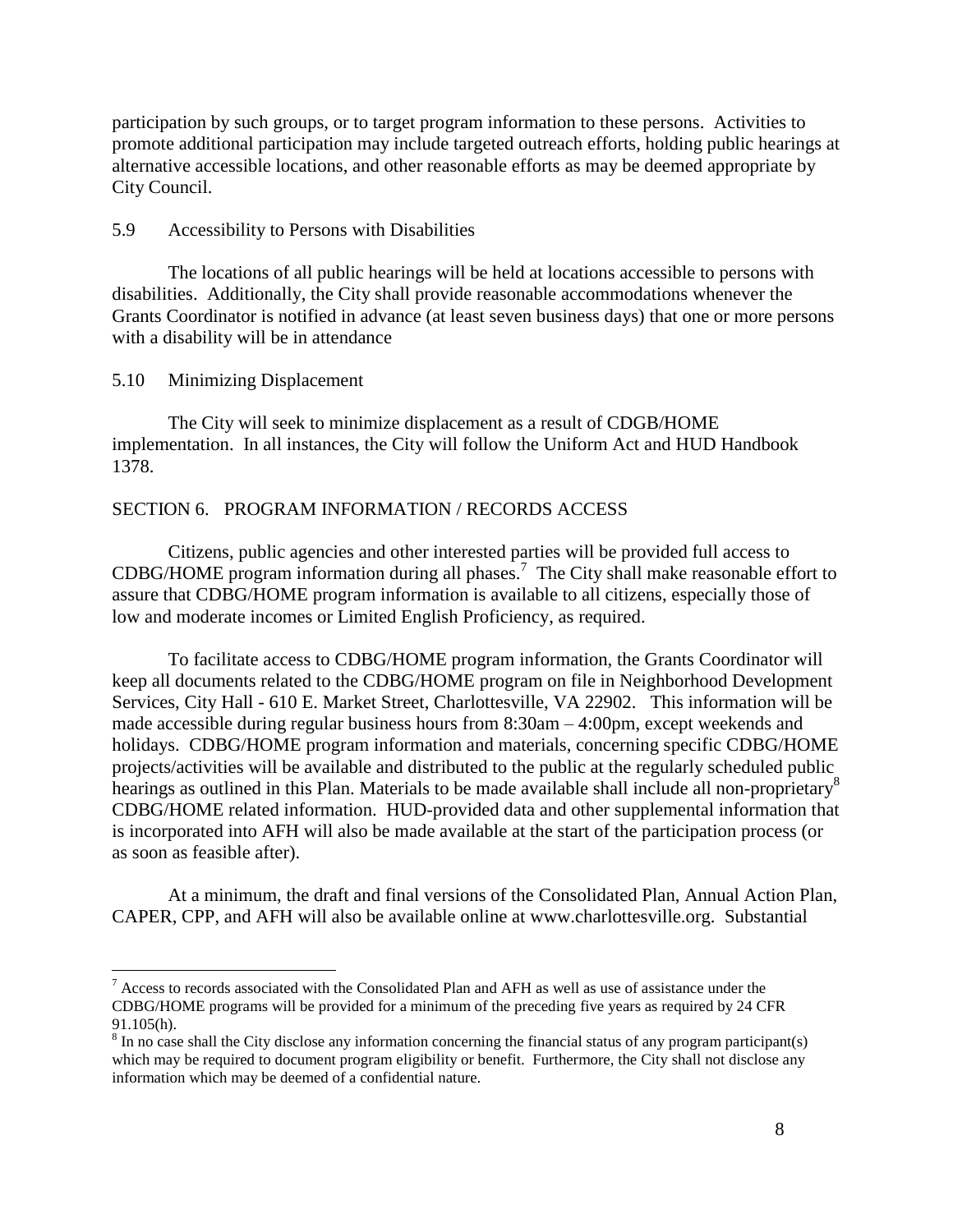amendments to Consolidated Plan and Annual Action Plan and any revisions to the AFH will also be available online.

## SECTION 7. PROCEDURES FOR COMMENTS, OBJECTIONS AND CONCERNS

The public hearings scheduled, as described herein, are designed to facilitate public participation in all phases of the community development process. Citizens are encouraged to submit their views and proposals on all aspects of community development and housing at these public hearings. However, to ensure that citizens are given the opportunity to assess and comment on all aspects of the community development program on a continuous basis, citizens may, at any time, submit written comments or concerns to the City.

Any citizen or citizen's group desiring to comment or object to any phase of the CDBG/HOME programs/projects should submit such comments or objections in writing to the Grants Coordinator. The City will consider the comments or views of citizens, whether received in writing or orally at the public hearings, in preparation of the final Consolidated Plan or final AFH. A summary of any comments or views and a summary of any comments or views not accepted and the reasons why, will be attached to the final Consolidated Plan or final AFH. Should, after a reasonable period, a party believe that his/her comment or complaint has not been properly addressed or considered by the Grants Coordinator then the aggrieved party may appeal his/her case to the Director of Neighborhood Development Services.

The Grants Coordinator shall make every effort to provide written responses to citizen proposals or concerns within fifteen (15) working days of the receipt of such comments or concerns where practicable. Should the City be unable to sufficiently resolve an objection or complaint, it may be forwarded by the aggrieved party to HUD.

Citizens may, at any time, contact the City and/or the HUD directly to register comments, objections or concerns related to the City's CDBG/HOME program(s). Citizens are encouraged, however, to attempt to resolve any complaints at the local level as outlined above prior to contacting HUD.

All comments or complaints submitted to the City or HUD shall be addressed in writing

to:

City of Charlottesville Neighborhood Development Services Attn: Grants Coordinator 610 E. Market Street P O Box 911 Charlottesville, Virginia 22902 Phone: (434) 970-3182 Fax: (434) 970-3359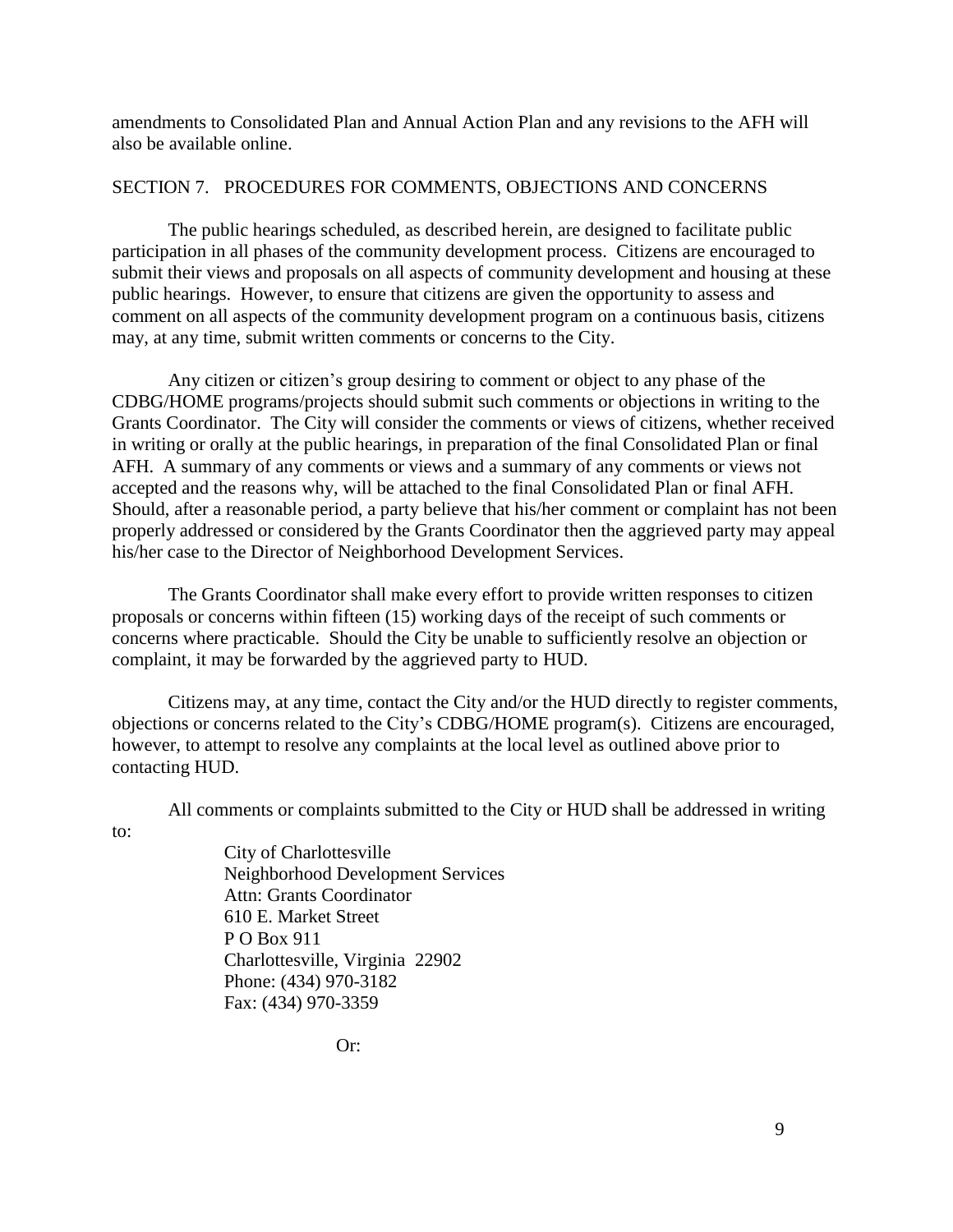U.S. Department of Housing and Urban Development Virginia Field Office 600 E. Broad Street, 3rd Floor Richmond, VA 23219-4920 Phone: (804) 842-2610 Fax: (804) 877-8339

Records of all comments, objections and/or concerns by citizens regarding the City's CDBG/HOME program and subsequent action taken in response to those comments shall be maintained on file at NDS and shall be made available for public review upon request.

## SECTION 8. AMENDMENTS

#### Amendments to the Consolidated Plan and Annual Action Plan

The City shall amend its approved Consolidated Plan whenever it makes one of the following decisions:

- To make a change in its allocation priorities or a change in the method of distribution of funds;
- To carry out a project/activity, using funds from any program covered by the Consolidated Plan (including program income), not previously described in the Annual Action Plan; or
- To change the purpose, scope, location, or beneficiaries of a project/activity.

The City considers the following conditions to be substantial amendment criteria needed to amend the Consolidated Plan and A n n u a l Action Plan and projected use of funds. A minor amendment is a change not listed below:

- A new program or project/activity is proposed for funding that was not previously identified in the Consolidated Plan and/or Action Plans;
- A program/project/activity that was listed in the Consolidated Plan and/or Annual Action Plan is eliminated during the program year; and
- The City increases/decreases funding for a listed project/activity or program category (e.g. economic development, public facilities, public services, administration and planning, etc.) by more than 50 percent.

A change in the federal funding level after the draft Consolidated Plan is published and the resulting effect on the distribution of funds will not be considered a substantial amendment.

#### Amendments to CDBG/HOME Program and Projects/Activities

The City will assure the opportunity for citizen participation during the implementation of the CDBG/HOME programs when "substantial" amendments/changes to a project/activity are under consideration by the City. A substantial amendment is defined based on the following: